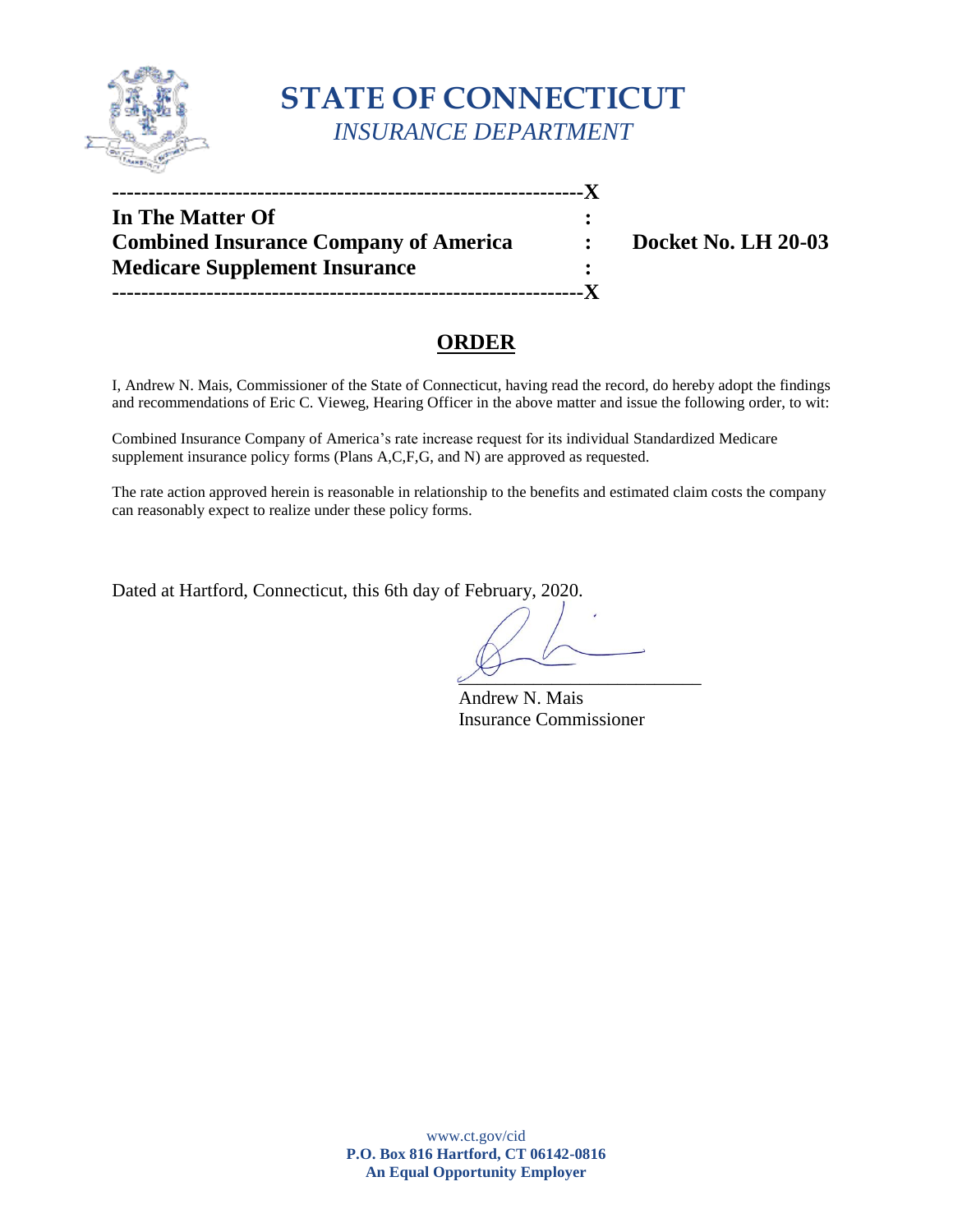

# **STATE OF CONNECTICUT** *INSURANCE DEPARTMENT*

**In The Matter Of : Combined Insurance Company of America : Docket No. LH 20-03 Medicare Supplement Insurance :**  -----------------------------------------------------X

-------------------X

### **PROPOSED FINAL DECISION**

### **1. INTRODUCTION**

The Insurance Commissioner of the State of Connecticut is empowered to review rates charged for individual and group Medicare supplement policies sold to any resident of this State who is eligible for Medicare. The source for this regulatory authority is contained in Chapter 700c and Section 38a-495a of the Connecticut General Statutes.

After due notice, a hearing was held at the Insurance Department in Hartford, CT on Thursday, February 6, 2020, to consider whether or not the rate increases requested by Combined Insurance Company of America on its Medicare supplement insurance business should be approved.

No members from the general public attended the hearing.

No company representatives from Combined Insurance Company of America attended the hearing.

The hearing was conducted in accordance with the requirements of Section 38a-474, Connecticut General Statutes, the Uniform Administrative Procedures Act, Chapter 54 of Section 38a-8-1 et seq. of the Regulations of Connecticut State Agencies.

A Medicare supplement policy is a private health insurance policy sold on an individual or group basis, which provides benefits that are additional to the benefits provided by Medicare. For many years Medicare supplement policies have been highly regulated under both state and federal law to protect the interests of persons eligible for Medicare who depend on these policies to provide additional coverage for the costs of health care.

Effective December 1, 2005, Connecticut amended its program of standardized Medicare supplement policies in accordance with Section 38a-496a of the Connecticut General Statutes, and Sections 38a-495a-1 through 38a-495a-21 of the Regulations of Connecticut Agencies. This program, which conforms to federal requirements, provides a "core" package of benefits known as Plan A. Insurers may also offer any one or more of eleven other plans (Plans B through N).

Effective January 1, 2006, in accordance with Section 38a-495c of the Connecticut General Statutes (as amended by Public Act 05-20) premiums for all Medicare supplement policies in the state must use community rating. Rates for Plans A through N must be computed without regard to age, gender, previous claims history or the medical condition of any person covered by a Medicare supplement policy or certificate.

> www.ct.gov/cid **P.O. Box 816 Hartford, CT 06142-0816 An Equal Opportunity Employer**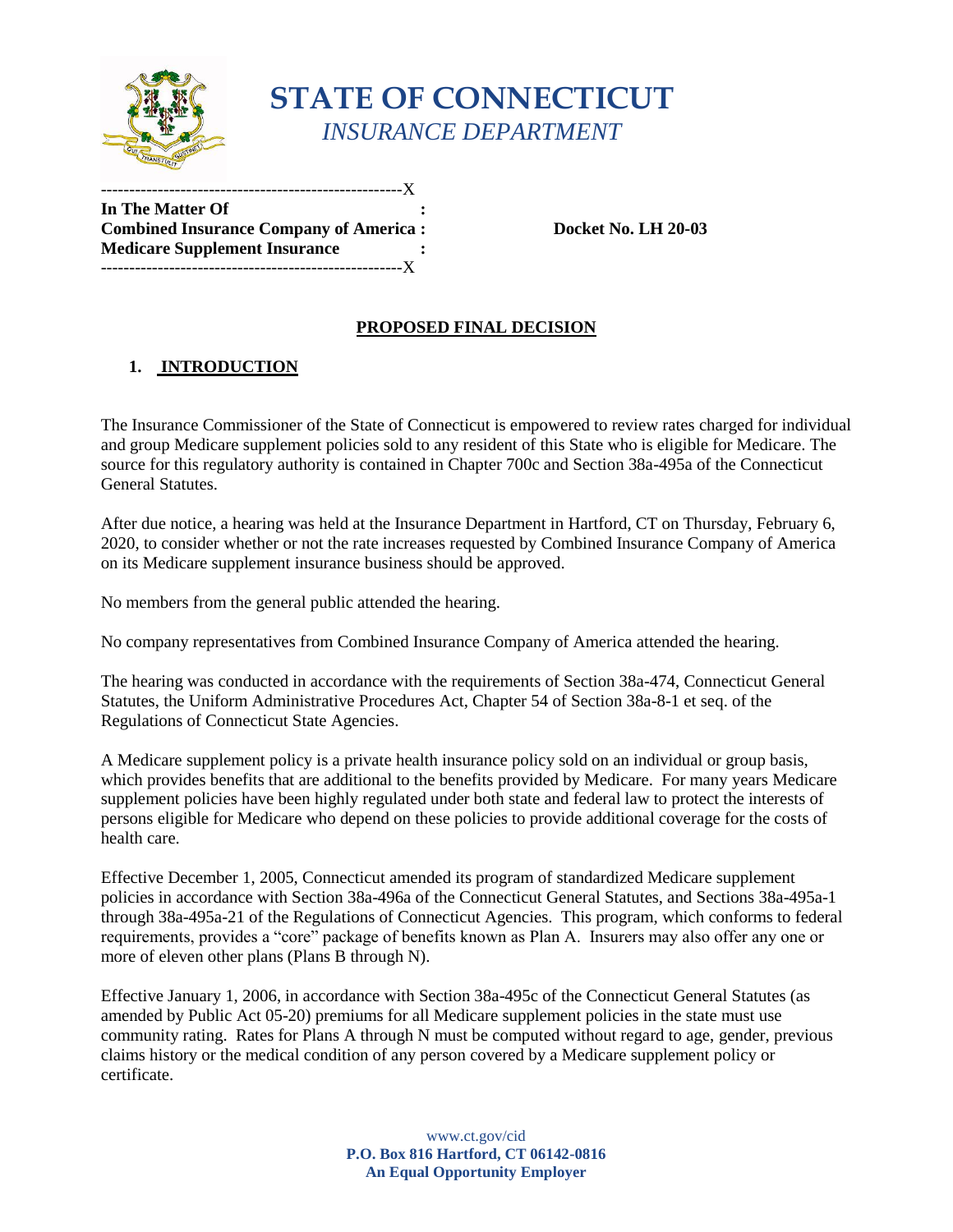The statute provides that coverage under Plans A through N may not be denied on the basis of age, gender, previous claims history or the medical condition of any covered person. Insurers may exclude benefits for losses incurred within six months from the effective date of coverage based on a pre-existing condition.

Effective October 1, 1998, carriers that offer Plan B or Plan C must make these plans as well as Plan A, available to all persons eligible for Medicare by reason of disability.

Insurers must also make the necessary arrangements to receive notice of all claims paid by Medicare for their insureds so that supplement benefits can be computed and paid without requiring insureds to file claim forms for such benefits. This process of direct notice and automatic claims payment is commonly referred to as "piggybacking" or "crossover".

Sections 38a-495 and 38a-522 of the Connecticut General Statutes, and Section 38a-495a-10 of the Regulations of Connecticut Agencies, state that individual and group Medicare supplement policies must have anticipated loss ratios of 65% and 75%, respectively. Under Sections 38a-495-7 and 38a-495a-10 of the Regulations of Connecticut Agencies, filings for rate increases must demonstrate that actual and expected losses in relation to premiums meet these standards, and anticipated loss ratios for the entire future period for which the requested premiums are calculated to provide coverage must be expected to equal or exceed the appropriate loss ratio standard.

Section 38a-473 of the Connecticut General Statutes provides that no insurer may incorporate in its rates for Medicare supplement policies factors for expenses that exceed 150% of the average expense ratio for that insurer's entire written premium for all lines of health insurance for the previous calendar year.

#### II. **FINDING OF FACT**

After reviewing the exhibits entered into the record of this proceeding, and utilizing the experience, technical competence and specialized knowledge of the Insurance Department, the undersigned makes the following findings of fact:

- 1. Combined Insurance Company of America has requested a 15.0% rate increase on its individual standardized Plan A policy forms (14910-CT-A-414,14971R-CT-A) and Plan C policy forms (14972R-CT-C, 14972CT). They have also requested a 2.0% increase on its individual standardized Plan F policy forms (14911-CT-F-414, 14973R-CT-F, 14973CT), as well as a 10.0% rate increase on its individual standardized policy form 14981-CT-G (Plan G). They have requested no change on its individual standardized policy form 14912-CT-N-414 (Plan N).
- 2. In-force policies:

| Plan | Connecticut | Nationwide |
|------|-------------|------------|
| А    | 15          | 103        |
| C    |             | 2,469      |
| F    | 137         | 4,026      |
| G    | 33          | 189        |
|      | 14          | 85         |

- 3. The last rate increases were as follows: 15% for Plan A and C, and 5.0% for Plan F, and 8% for Plan N, all in 2019.
- 4. Combined Insurance certified that their expense factors are in compliance with section 38a-473, C.G.S.
- 5. Combined Insurance has conformed with subsection (e) of section 38a-495c, C.G.S. regarding the automatic claims processing requirement.
- 6. The proposed rates are designed to satisfy the Connecticut statutory loss ratio of 65%.